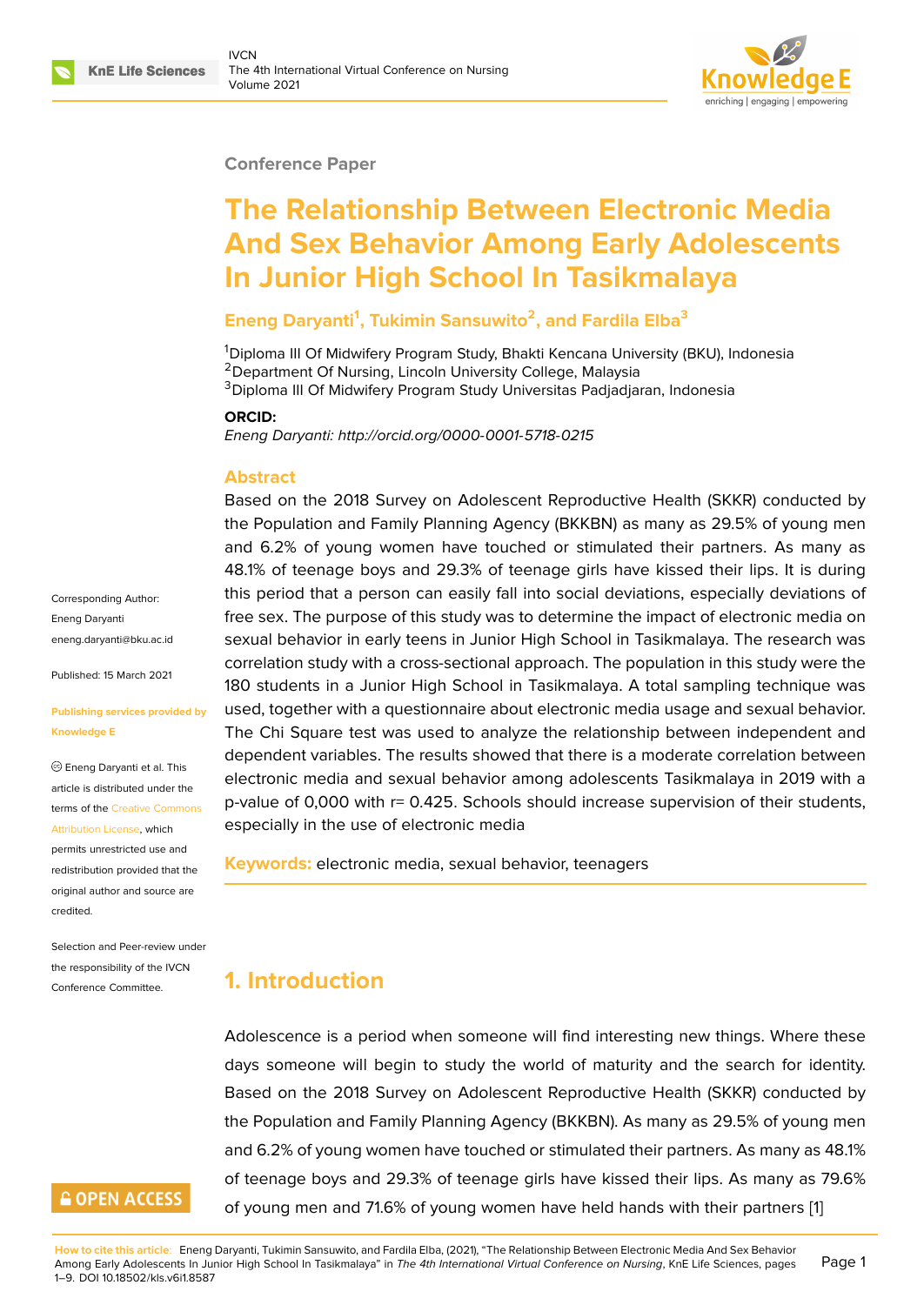These teen years where a person can easily fall into social deviations, especially deviations of free sex. In this modern era, a lot of incorrect information about sex is spread both in the electronic media and in the mass media. The high rate of abortion due to adolescent free sex association is 900 thousand Indonesian teenagers because it is affected by the rise of pornographic VCDs and victims of the sophistication of internet technology that broadcasts many pornographic sites. Emotional stimuli that many people talk about are stimulation of problems due to stimulating scenes in mass media such as television, films, cellphones, magazines, books, and some of them. Pornography stimulates sexually, undermines moral values encourages sexual behavior [2]

Based on the results of a preliminary study, which was conducted to 1 teacher explained that when a cell phone was held, many students had a file containing pornog[ra](#page-7-0)phy. Then 20 students were given question sheets about the use of electronic media and their sexual behavior, they answered in writing on the answer sheets provided. The results showed that 12 students often view and watch accounts that are pornographic and 8 students like to engage in risky sexual behavior. Based on the description above, the researcher is interested in conducting research with the title "The Effect of Electronic Media on Sexual Behavior.The purpose of this study was to determine the effect of electronic media on sexual behavior in early adolescent.

# **2. Methods and Equipment**

The research method was correlation study i with a cross-sectional approach. The population in this study was all students in one of Junior High School in Tasikmalaya with a total of 180 students. The total sampling was conducted to select the participant. The research instrument was used electronic media uges and behavior sexual questionnaire. The domain of used electronic media consist questions about the duration of the use of electronic media. While the category is high if the use is  $>$  5-6 hours in day, middle 3-5, low <3 hours. The domain of sexual behavior consists of 15 Likert scale statement items with choices answer  $0 =$  never, and  $1 =$  ever. To the answer has been, categorized again, namely; 1 =non risk when in the form of touching activities,kissing, or masturbating; and 2 = risk if in the form of deep kissing, oral sex, petting and sexual intercouse.

Analysis of the data consists of two analyzes, namely univariate and bivariate analysis. Univariate analyzes Univariate was performed to describe the frequency distribution of each variable. Bivariat analyzes used to determine the relationship between two variables, that variable are the electronic media usage and sexual behavior.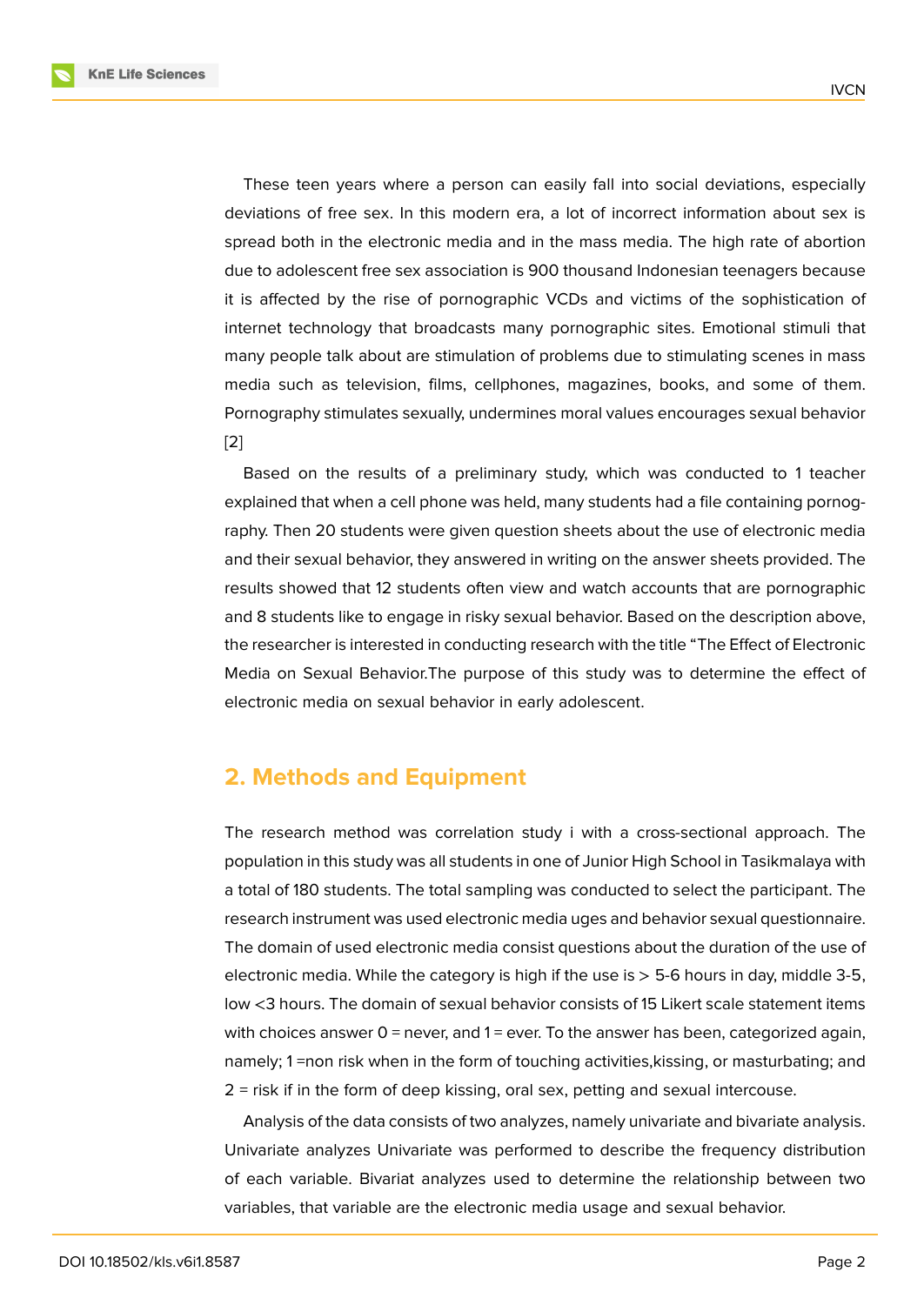# **3. Results**

### **3.1. Research results**

#### **3.1.1. Gender of Respondents**

TABLE 1: Frequency Distribution of Respondents by Gender (n=180)

| Gender | <b>Frequency</b> | Percentage |
|--------|------------------|------------|
| Male   | 72               | 40.0       |
| Famale | 108              | 60.0       |
| total  | 180              | 100        |

Based on Table 1 shows that gender of respondents were mostly are female as many as 108 people (60.0%), and male as many as 72 people (40.0%)

#### **3.1.2. Age of Respondents**

TABLE 2: Frequency Distribution of Respondents by Age (n=180)

| Age                      | <b>Frequency</b> | Percentage |
|--------------------------|------------------|------------|
| Early adolescent (13-17) | 180              | 100        |
| Late Adolescent (17-21)  |                  |            |
| total                    | 180              | 100        |

Based on Table 2 shows that age of respondents were all respondents are in the early adolescent category as many as 180 people (100%)

#### **3.1.3. Electronic Media Usage**

TABLE 3: Frequency Distribution of Electronic Media Usage by Responden (n=180)

| Use of Electronic Media | <b>Frequency</b> | Percentage |
|-------------------------|------------------|------------|
| Low                     | 63               | 43.3       |
| Middle                  | 61               | 36.7       |
| High                    | 56               | 20.0       |
| total                   | 180              | 100        |

Based on Table 3 shows that electronic media usage by respondents were mostly in the low category as many as 63 people (43.3%), and the high category as many as 56 people (20.0%).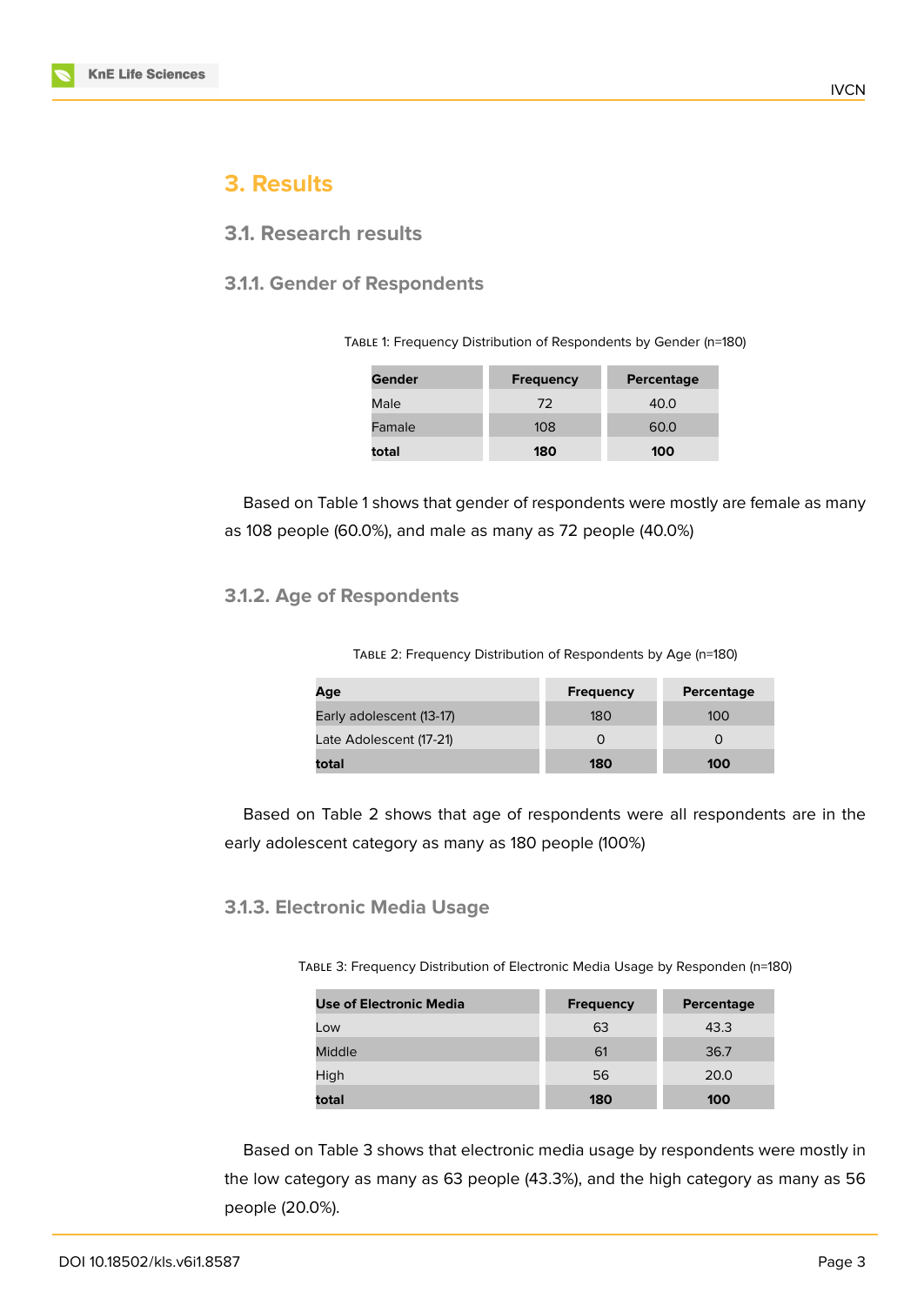### **3.1.4. Sexual Behavior**

TABLE 4: Frequency Distribution of Sexual Behavior by Responden (n=180)

| <b>Sexual Behavior</b> | <b>Frequency</b> | Percentage |
|------------------------|------------------|------------|
| Risky                  | 90               | 50.0       |
| Non risk               | 90               | 50.0       |
| total                  | 180              | 100        |

Based on Table 4 shows that sexual behavior among students are in the risk and no risk categories, respectively 90 people (50.0%).

#### **3.1.5. Bivariate Analysis**

TABLE 5: Cross Tabulation of of Electronic Media Usage and Sexual Behavior

| <b>Media Elektronic</b> | <b>Sex behavior</b> |             |                 | <b>Total</b> |     | pvalue | r     |       |
|-------------------------|---------------------|-------------|-----------------|--------------|-----|--------|-------|-------|
|                         | <b>Risk</b>         |             | <b>Non Risk</b> |              |     |        |       |       |
|                         | F                   | %           | F               | %            | F   | %      |       |       |
| Low                     | 63                  | 35          | $\circ$         | $\circ$      | 63  | 35     |       |       |
| <b>Middle</b>           | 27                  | 15          | 34              | 18,9         | 61  | 33,9   | 0,000 | 0.425 |
| High                    | $\circ$             | $\mathbf 0$ | 56              | 31,1         | 56  | 31,1   |       |       |
| <b>Total</b>            | 90                  | 50          | 90              | 50           | 180 | 100    |       |       |

Based on table 5 shows that there is an correlation between electronic media and sexual behavior among adolescents with a p-value of 0,000 with r= 0.425, it means that the closeness of the relationship between the two variables is moderate. Schools should increase supervision of their students, especially in the use of electronic media

### **4. Discussion**

### **4.1. Electronic Media Usage**

Based on the results of the study showed that students in SMP Satap 4 in Tasikmalaya were mostly in the low category in the use of electronic media. This is because access to electronic media is still low, lack of facilities and inadequate networks makes it difficult for adolescents to electronic media.

Electronic media is media that uses electronic or energy electromechanical for the last user to access the content. This term is a contrast of static media (mainly print media), which although often generated electronically does not require electronics to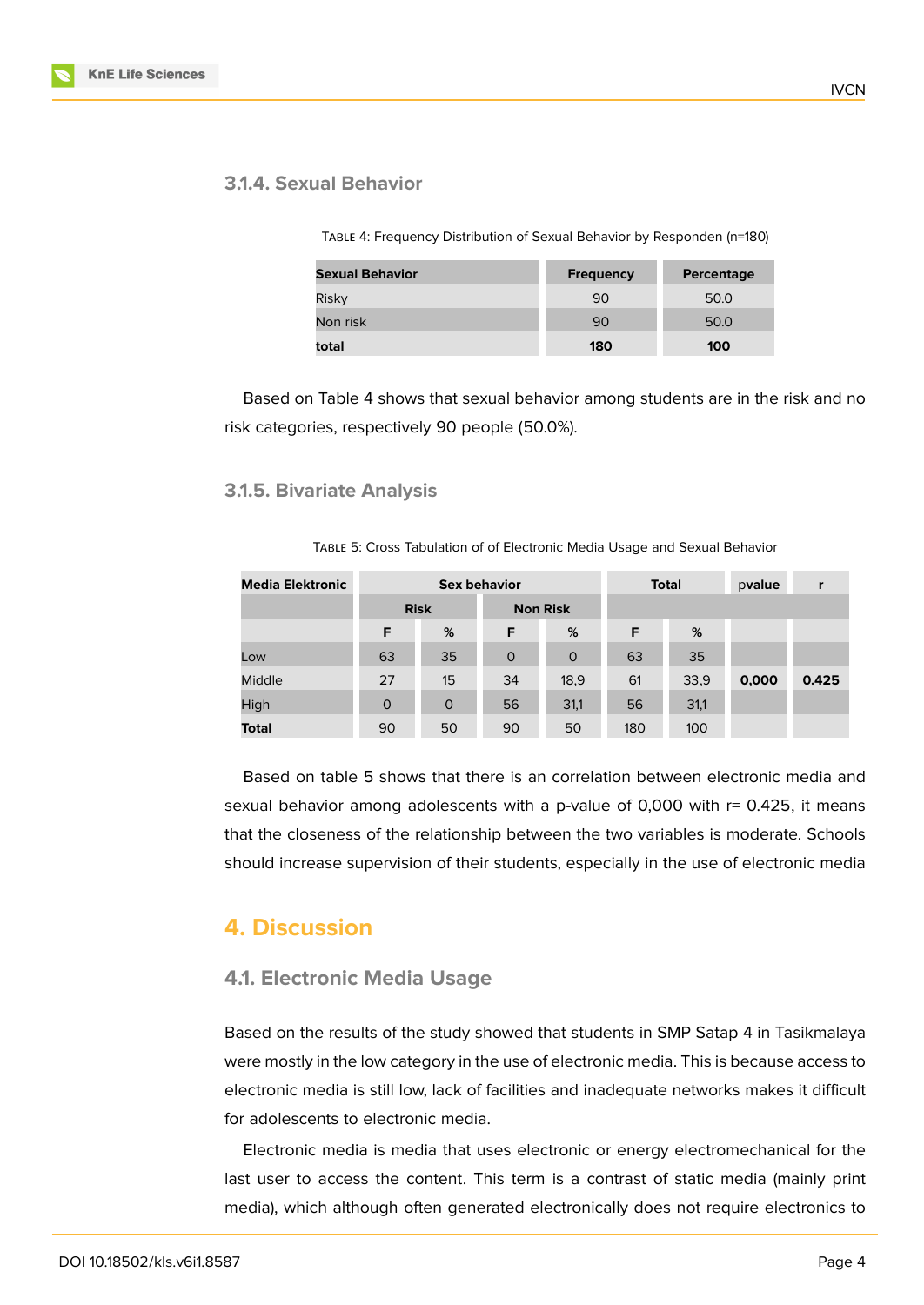be accessed by end-users. Electronic media sources that are familiar to general users include video recording, audio recording, multimedia presentation, and content online. Electronic media can be shaped analog as well as digital, though new media generally in digital form [4]

Electronic media is one of the media which can provide information for users, with the electronic media makes it easy for users to find various information. In this research the electronic [m](#page-7-1)edia used by students is the use of mobile phones and internet media. The existence of electronic media in the form of mobile phones or the internet can facilitate teenagers in accessing all the information in this research about sexual [5]. However, the results obtained in the field show that respondents rarely use electronic media in searching for information about sexuality. This is because the limitations of the students and network access are not very supportive [6]

Electronic media in this research is online media which is published in cyberspace with a simple form and not limited to space and time, so people can access it anytime and anywhere as long as there is a network that connects [th](#page-7-2)e person with the internet. Be real-time, actual, and can be accessed, read, seen by anyone. Online media is different from traditional media that have been known before (print, radio, television) not solely because it takes a different venue, but because this media is carried out on a new media that have different characteristics, both in format, content, as well as the mechanism and process of the publisher's relationship with the user/reader. Online media is now the easiest alternative media to get information access, because online media is the most effective means of getting information available in this era of information technology [7].

#### **4.2. Sexual Behavior**

Based on the results of the study showed that sexual behavior It was at risk and not at risk. This can be seen from the results of the students' answers that some of the students had almost dated, and often alternated boyfriends, this showed that adolescent sexual behavior was at risk [8]

This is in line with the theory put forward by Sarwono (2010) which states that sexual behavior is any behavior that is driven by sexual desire, both with the opposite sex and with the same s[ex](#page-8-0). The forms of behavior can be varied, ranging from feelings of attraction to dating behavior, making out,and having intercourse. The sexual object can be another person, an imaginary person, or yourself.

Adolescent sexual behavior is a manifestation of encouragement sexual manifestation ranging from glancing toward the sensual part of the couple until having sex by a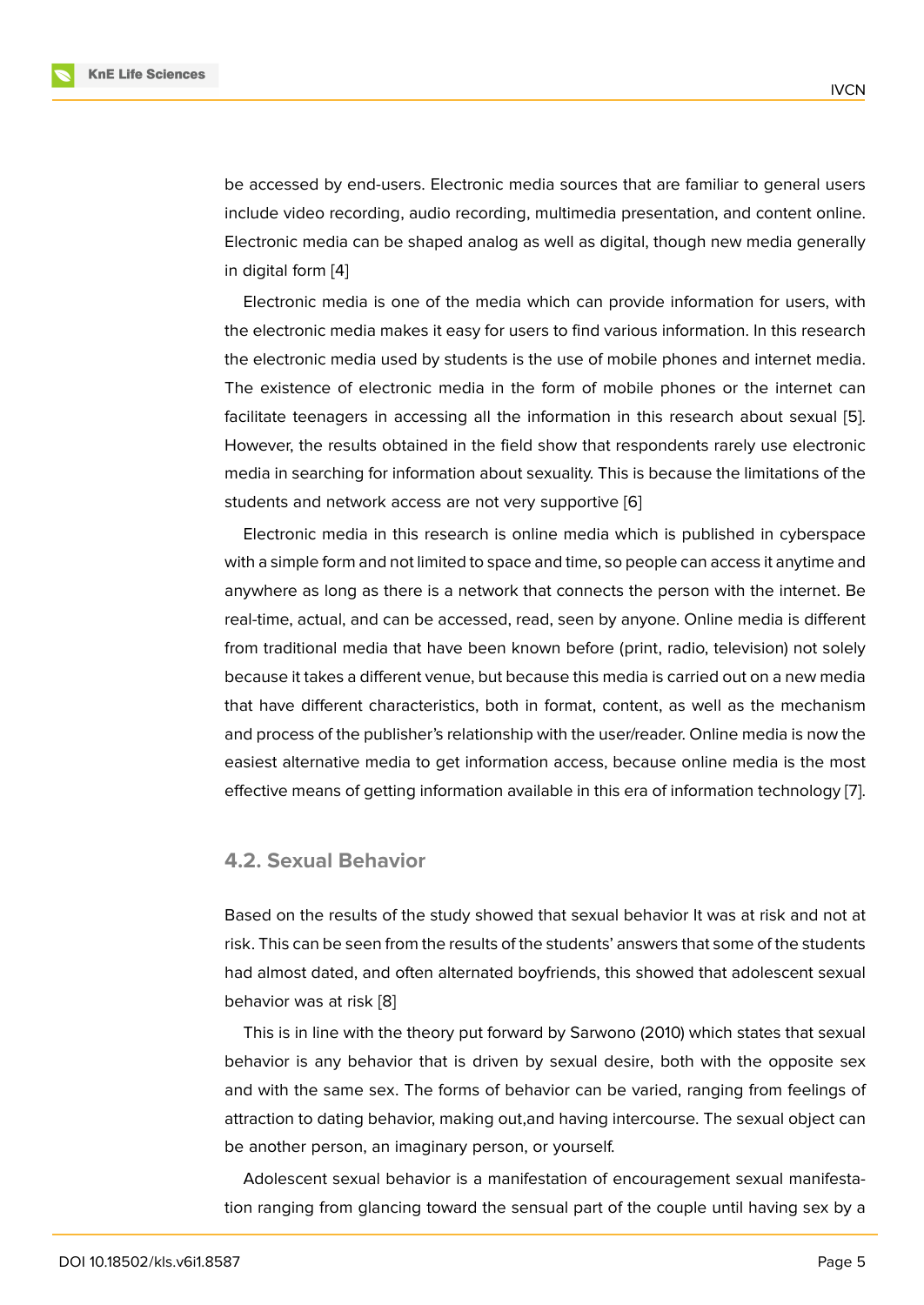teenager who is dating. Sexual activity as if it has become a common thing for teenagers who are dating. This is in line with the opinion in [10] revealed that sexual activity is a form of expression or behavior dating and love.

Rahman and Hirmaningsih (1997) in [11] also revealed the existence of sexual drive and love to make teenagers want to always be cl[ose](#page-8-1) and make physical contact with girlfriends. Physical closeness and physical contact that occur between adolescents who are dating will be different from p[hy](#page-8-2)sical closeness or physical contact between adolescents with friends and family. This physical closeness will eventually leads to sexual behavior in courtship.

#### **4.3. Effects of Electronic Media on Sexual Behavior in Adolescents**

Based on the results of the study indicate that there is an correlation between electronic media and sexual behavior in adolescents in SMP Satap 4 Cipatujah Tasikmalaya Regency. This is because the higher the information obtained by adolescents, especially sexual through electronic media, adolescents will be avoided from bad sexual behavior, and vice versa.

This is in line with the opinion of [6] which states that many factors affect sexual behavior in adolescents, one of which is social media (internet). Social media are electronic forms in which users create online communities to share information, ideas, personal messages, and other conten[t.](#page-7-2)

A previous study revealed that many teenagers did not know how to find correct information about reproductive health, both at school and at home [12]. The amount of youthful curiosity about reproductive health encourages adolescents to seek information from various sources, including peers, parents, schools, and information media. The situation is exacerbated by the ease of teenagers accessing i[nfor](#page-8-3)mation about the wrong sex through print and electronic media such as magazines, videos, and the internet.

The results of this study are in line with research conducted by [13] which states that the results of data analysis are carried out, it is concluded that both subjects have had premarital sex with the subject's girlfriend. The second reason the subject had premarital sex is because of pressure from social friends, pressure from boyfri[end](#page-8-4)s, physical needs, curiosity, and the tendency of violations is increasing from the electronic mass media.

The existence of electronic mass media is very helpful to the public in obtaining information and entertainment easily. Behind this convenience, the electronic mass media unwittingly also have a negative impact on society. With the increasing freedom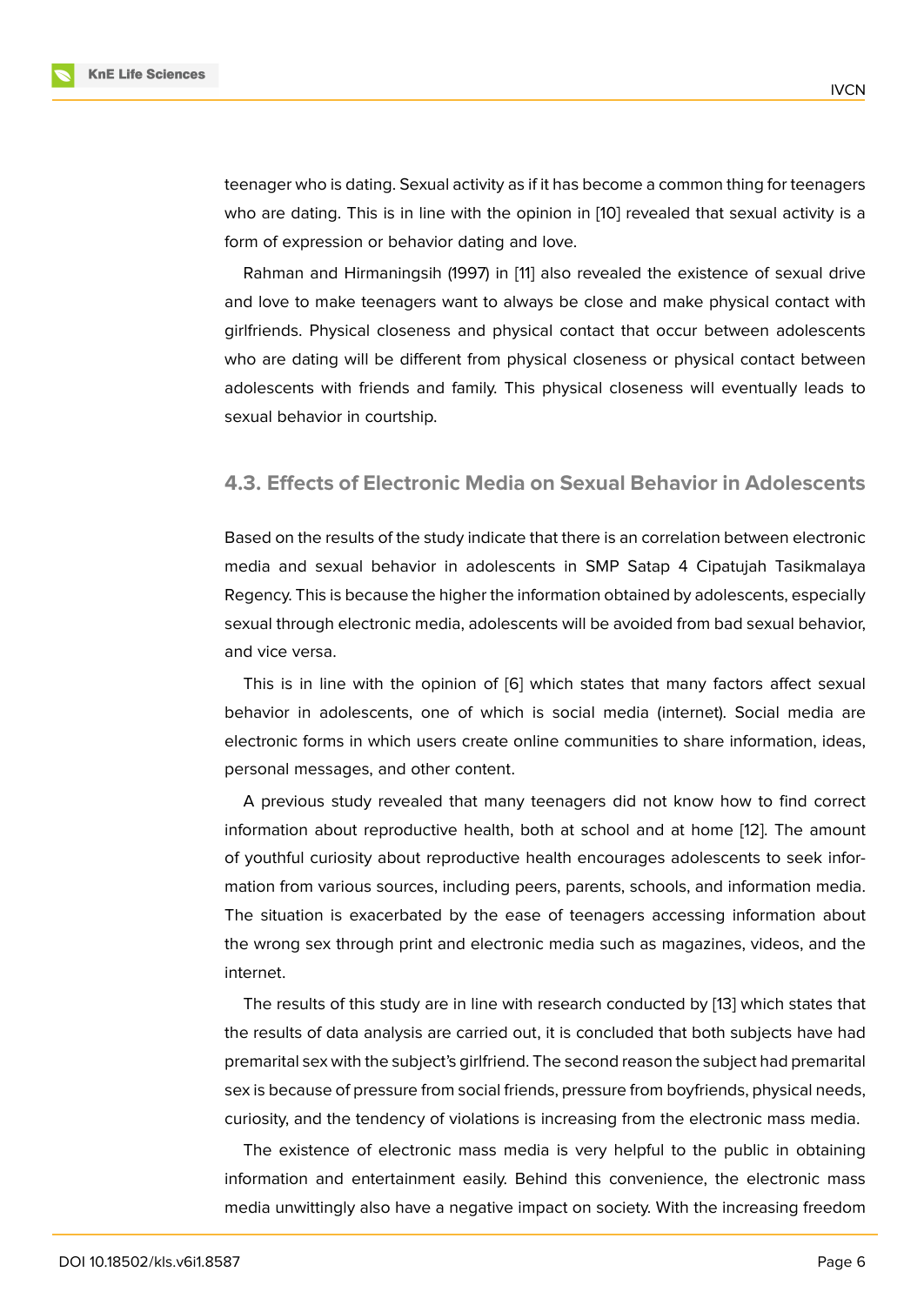of the electronic mass media presenting shows that do not show social norms such as premarital sexual behavior, will affect people's behavior, especially in adolescents whose level of thinking is not yet mature [14]

Mohammad (1998) [15] states that electronic media is the most widely used media as the dissemination of pornographic media. Development Hormonal adolescents are driven by mass media exposure that invi[tes](#page-8-5) curiosity and the desire to experiment in sexual activity. As ex[plai](#page-8-6)ned by Bungin (2001) in [9] the nature of information media contains value benefits, but other than that it is unintentionally a medium of information that is able to spread new values that arise in society. Electronic media has a big role in providing sexual information, teenagers wh[o h](#page-8-7)ave never known sexuality issues completely will try and imitate what they are with and see.

The results of this study are in line with research conducted by [7] which states that 85.2% of students are social media users and 0.8% of students are included in the category of bad sex behavior and 99.2% of students are included in the category good sex behavior. The conclusion of this study is that there is relationship [b](#page-7-3)etween the media electronic usage with the sexual behavior junior high school students in Tasikmalaya  $(p = 0.000)$ .

### **5. Conclusion**

The electronic media usage in junior high school is mostly in the low category at 43.3%. The sexual behavior of students is the writer expects constructive criticism and suggestions from various parties for the future to be even better. Thus the results of this study researchers compiled, hopefully, this report can be useful for all parties, especially in the risk and no risk categories, each at 50%. There is relationship between the media electronic usage with the sexual behavior junior high school students in Tasikmalaya  $(p = 0.000)$ .

# **Funding**

This work was supported Lembaga Penelitian dan Pengabdian Masyarakat (LPPM) / Institute for Research and Community Service of Bhakti Kencana University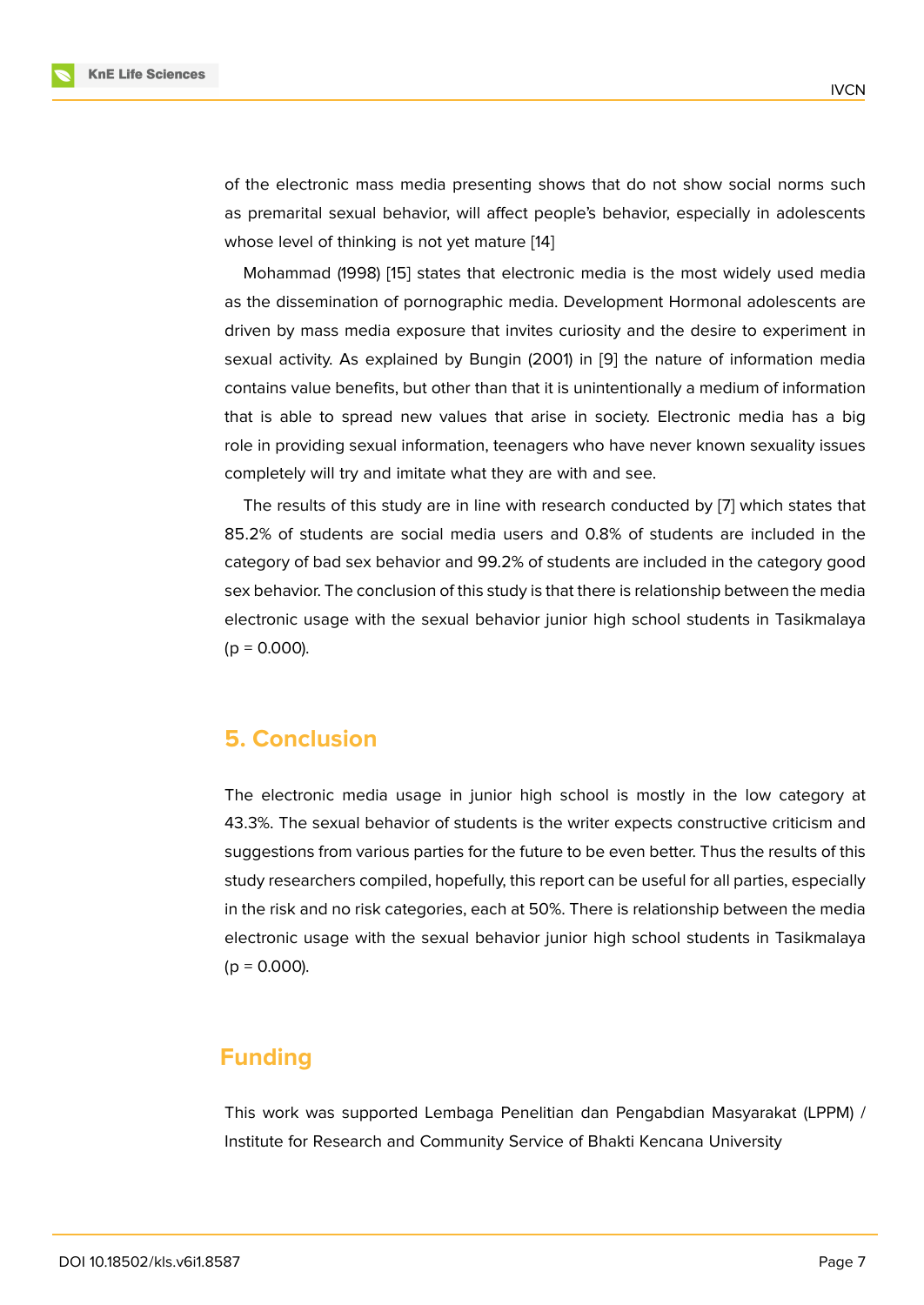### **Acknowledgement**

Researchers in this study would like to thank profusely for the motivation and encouragement both morally and materially to:

- 1. Dr. Entries Sutrisno, MH. Kes., Apt, as the Rector of the University of Bhakti Kencana.
- 2. The Head of LPPM Bhakti Kencana University, which has provided facilities in conducting this research.
- 3. All students who have been willing to help in conducting this research

The researcher realizes that the research is far from perfect, therefore for researchers and generally for us all. Aamiin YRA.

# **Conflict of Interest**

The authors have no conflict of interest to declare.

### **References**

- [1] Kemenkes, R. I. (2007). *Survey Demografi dan Kesehatan Indonesia* 2017, Jakarta: Kemenkes RI
- [2] Keller, S. N. and Brown, J. D. (2016). Media Interventions to Promote Responsible Sexual Behavior. *Journal of Sex Research*. 25;335(7616):358-9. http://repository.umy. ac.id/bitstream/handle/123456789/2525/Naskah{%}20Publikasi.pdf
- <span id="page-7-0"></span>[3] Sugiyono. (2015). *Metode Penelitian, Metode Penelitian*. Jakarta. EGC
- [4] [Ray, M. and Jat, K. R. \(2010\). Effect of Electronic Media on Children.](http://repository.umy.ac.id/bitstream/handle/123456789/2525/Naskah{%}20Publikasi.pdf) *[Indian Pediatrics](http://repository.umy.ac.id/bitstream/handle/123456789/2525/Naskah{%}20Publikasi.pdf)*. 47, 561–568 (2010). https://doi.org/10.1007/s13312-010-0128-9.
- <span id="page-7-1"></span>[5] Bell, B. T. and Dittmar, H. (2011). *Does Media Type Matter? The Role of Identification in Adolescent Girls' Media Consumption and the Impact of Different Thin-Ideal Media on Body Image, Sex Roles*[. \(2011\) 65\(7\) 478-490:](https://doi.org/10.1007/s13312-010-0128-9) https://psycnet.apa.org/record/2011- 22953-004
- [6] Yutifa, H., Dewi, A. P. and M (2015). *Hubungan Paparan Pornografi Melalui Elektronik Terhadap Perilaku Seksual Remaja, Jom*. [https://media.neliti.com/media/](https://psycnet.apa.org/record/2011-22953-004) [publications](https://psycnet.apa.org/record/2011-22953-004)/186419-ID-none.pdf
- <span id="page-7-3"></span><span id="page-7-2"></span>[7] Istiyanto, S. B. (2016). Telepon Genggam Dan Perubahan Sosial Studi Kasus Dampak Negatif Media Komunikasi dan Informasi Bagi An[ak-Anak di Kelurahan Bobosan](https://media.neliti.com/media/publications/186419-ID-none.pdf)